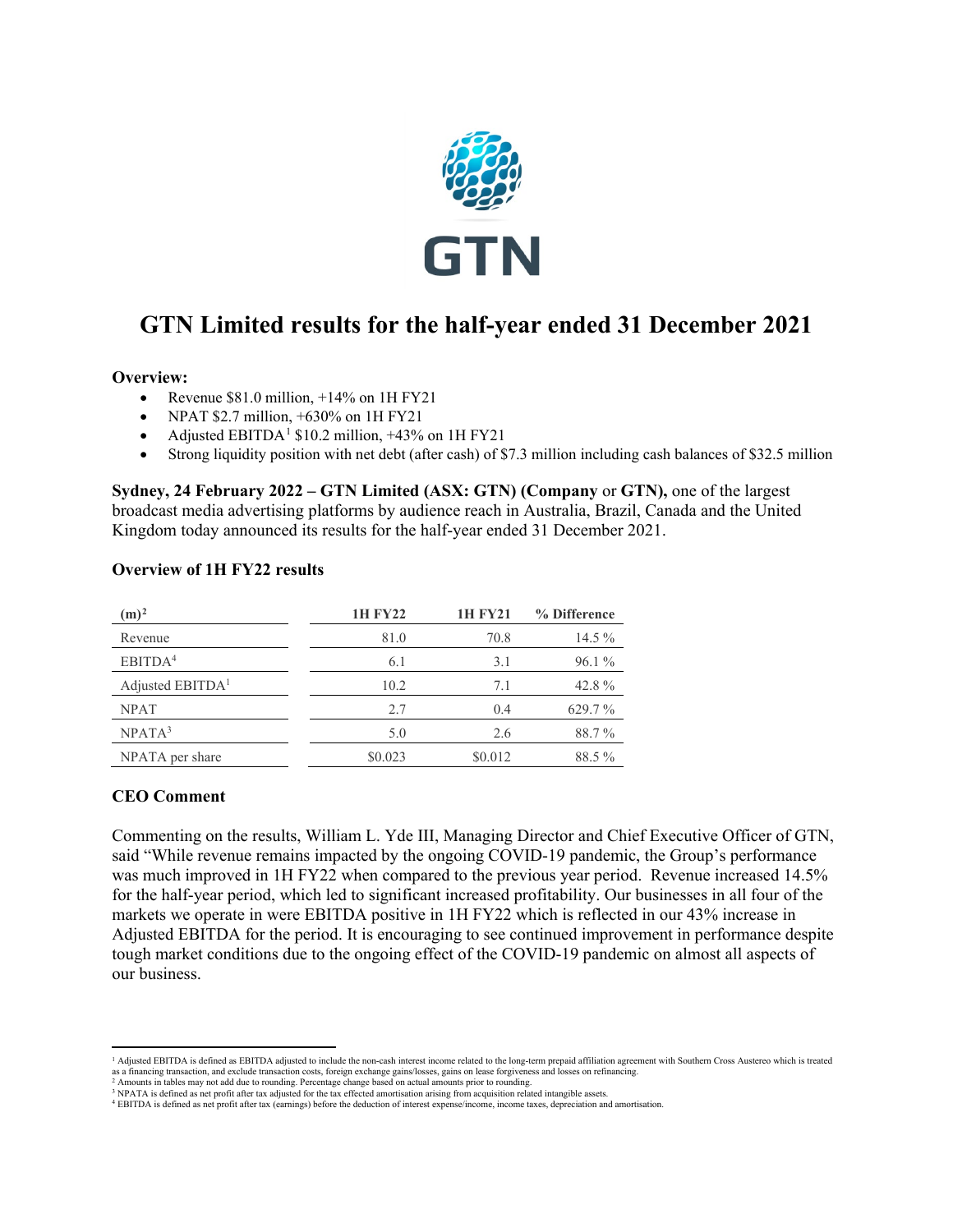Revenue from our largest market, Australia, increased a strong 24% for the half-year period, significantly outperforming the Australian radio market as a whole. We are very pleased with the performance of our Australian business and look forward to continued revenue momentum in the future.

Our Canadian business has lagged our performance in our other markets as revenue decreased 4% in local currency (less than 1% in AUD) for the half-year period. As the market returns to closer to pre-pandemic norms, we expect more opportunities to grow revenue. Our network continues to be strong and should continue to be an attractive advertising platform going forward.

The United Kingdom posted a solid revenue performance for the half-year period, with revenue increasing 4% in local currency (7% in AUD) which led to a solid EBITDA increase. Given the market conditions and that this is a mature business, we are satisfied with these results.

Brazil was our strongest performing market in 1H FY22 as revenue increased 39% in local currency (37% in AUD). We are especially pleased that November 2021 represented the largest billing month in our history in this market. We look forward to Brazil continuing to be our fastest growing market as it was prior to the onset of the pandemic.

Despite the continued difficult trading environment, the Company was able to significantly increase NPAT, NPATA, EBITDA and Adjusted EBITDA for the half-year period when compared to the previous half-year period. Over the past three quarters, we have increased revenue \$27.8 million (30%) with over 60% of this increase (\$17.1 million) flowing through to Adjusted EBITDA.

Our balance sheet remains strong, with \$32.5 million of cash and net debt of only \$7.3 million as of 31 December 2021. Since 31 December 2020, we have repaid \$23 million of our bank facility, reducing our outstanding bank debt from \$60 million to \$37 million, all without raising any additional capital."

# **Trading Update**

Revenue for January 2022 increased 5% compared to January 2021 and we expect, based on sales bookings to date, that February 2022 revenue will increase compared to February 2021. Due to the shortterm nature of the majority of our ad sales and that a large portion of our revenue is booked either just prior to or during the month the advertisements are aired, we are unable to provide guidance as to future performance beyond February 2022.

## **About GTN Limited**

GTN Limited (ASX: GTN) began operations in Australia in 1997 and has grown to become the largest supplier of traffic information reports to radio stations in Australia, United Kingdom, Canada and Brazil (four of the 10 largest advertising markets in the world) and one of the largest broadcast media advertising platforms by audience reach in these operating geographies.

In exchange for providing traffic and information reports, and monetary compensation in most instances, GTN receives commercial advertising spots adjacent to traffic, news and information reports from its large network of affiliates. These spots are bundled together by GTN and sold to advertisers on a national, regional or specific market basis.

GTN's advertising spots are short in duration, adjacent to engaging information reports and are often read live on the air by well-known radio and television personalities during peak audience hours. GTN's broad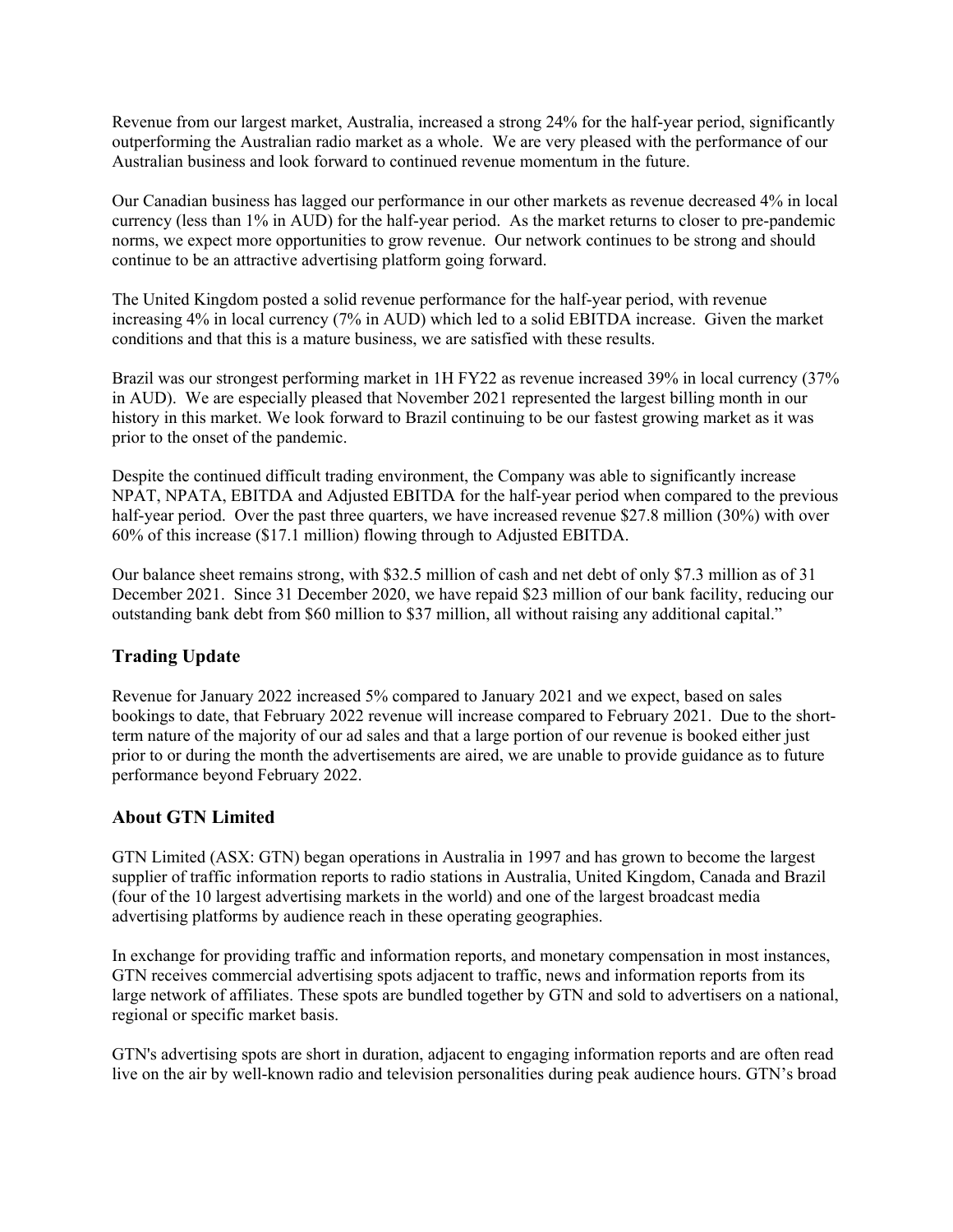audience means it is able to deliver effective radio advertisements with high frequency and expansive reach, enabling advertisers to communicate with high-value demographics cost effectively.

For more information, visit the Company's website at [www.gtnetwork.com.au](http://www.gtnetwork.com.au/)

#### **Conference Call**

GTN Limited will host a conference call at 10:30 a.m. Australian Eastern Daylight time on Thursday, 24 February 2022 to discuss its 1H fiscal 2022 results.

To register to participate in the conference call, please click on the following link and follow the instructions: <https://s1.c-conf.com/diamondpass/10018769-wi3k4k.html>

#### **Conference Call Replay**

The conference call will be archived following the call. It will be available to be heard at <http://www.openbriefing.com/OB/4520.aspx>

#### **CONTACT:**

Scott Cody GTN Limited Chief Financial Officer & Chief Operating Officer Level 42, Northpoint Ph: +61 2 9963 6760 100 Miller Street [scott.cody@globaltrafficnet.com](mailto:scott.cody@globaltrafficnet.com) North Sydney, NSW 2060

*This statement was approved by the Board of Directors of GTN Limited*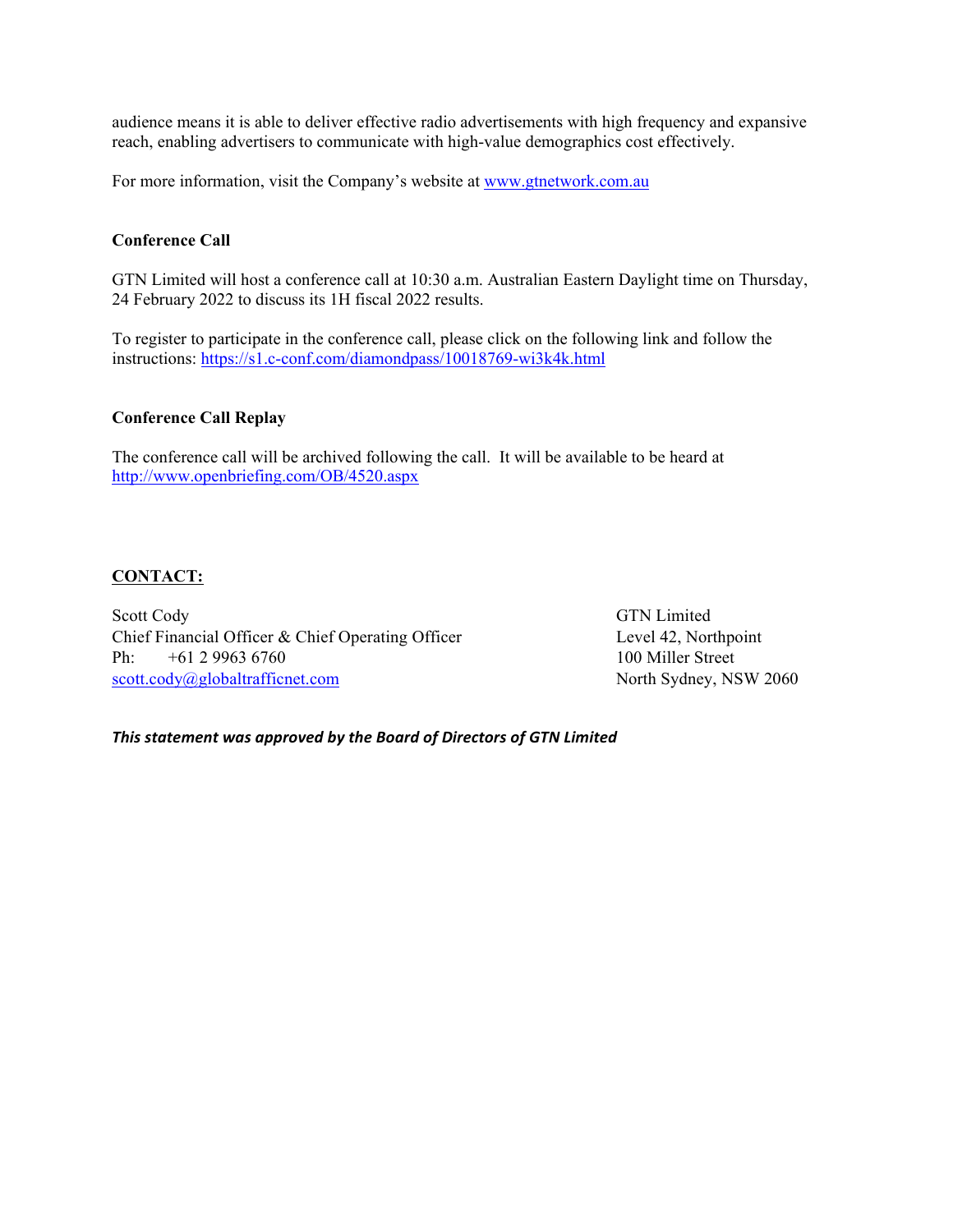# **Additional Financial and Operating Information**

#### **1) 1H FY22 revenue of \$81.0 million (+14% on 1H FY21)**

Revenue continues to be negatively impacted by the COVID-19 pandemic but has increased significantly since its low point at the onset of the pandemic. While revenue is lower than it was prior to the COVID-19 pandemic, revenue has increased  $$27.8$  million (30%) over the past nine months (April 2021 – December 2021) compared to the previous nine-month period.

#### **1H FY22 revenue by geographic segment**

| (m) <sup>2</sup>      | 1H FY22 | <b>1H FY21</b> | % Difference |
|-----------------------|---------|----------------|--------------|
| Australia (ATN)       | 37.9    | 30.6           | 24.0 %       |
| Canada (CTN)          | 14.1    | 14.2           | $(0.5) \%$   |
| United Kingdom (UKTN) | 24.1    | 22.5           | $7.2\%$      |
| Brazil (BTN)          | 4.9     | 3.6            | 37.4 %       |
|                       | 81.0    | 70.8           | 14.5 $%$     |

*Note: Further detail on exchange rates is provided in the Half-Year Report lodged on 24 February 2022.*

Changes in foreign exchange rates had a positive impact on reported revenue from the United Kingdom and Canada and a negative impact on Brazil reported revenue.

#### **1H FY22 revenue by geographic segment – Local currency**

| $(m)^2$                     | <b>1H FY22</b> | 1H FY21 | % Difference |
|-----------------------------|----------------|---------|--------------|
| Australia (ATN) (AUD)       | 37.9           | 30.6    | 24.0 %       |
| Canada (CTN) (CAD)          | 13.0           | 13.5    | $(3.7)\%$    |
| United Kingdom (UKTN) (GBP) | 12.9           | 12.4    | 4.0 $%$      |
| Brazil (BTN) (BRL)          | 19.4           | 13.9    | 39.5%        |

## **2) Adjusted EBITDA of \$10.2 million (+43% on 1H FY21)**

| $(m)^2$                                                          | 1H FY22 | 1H FY21 |
|------------------------------------------------------------------|---------|---------|
| Revenue                                                          | 81.0    | 70.8    |
| Network operations and station<br>compensation expenses          | (58.1)  | (55.0)  |
| Selling, general and administrative<br>expenses                  | (16.3)  | (12.2)  |
| Equity based compensation expense                                | (0.4)   | (0.5)   |
| Gains on lease forgiveness                                       |         | 0.1     |
| Foreign currency transaction (loss) gain                         |         |         |
| <b>EBITDA</b>                                                    | 6.1     | 3.1     |
| Interest income on Southern Cross<br>Austereo Affiliate Contract | 4.0     | 4.1     |
| Gains on lease forgiveness                                       |         | (0.1)   |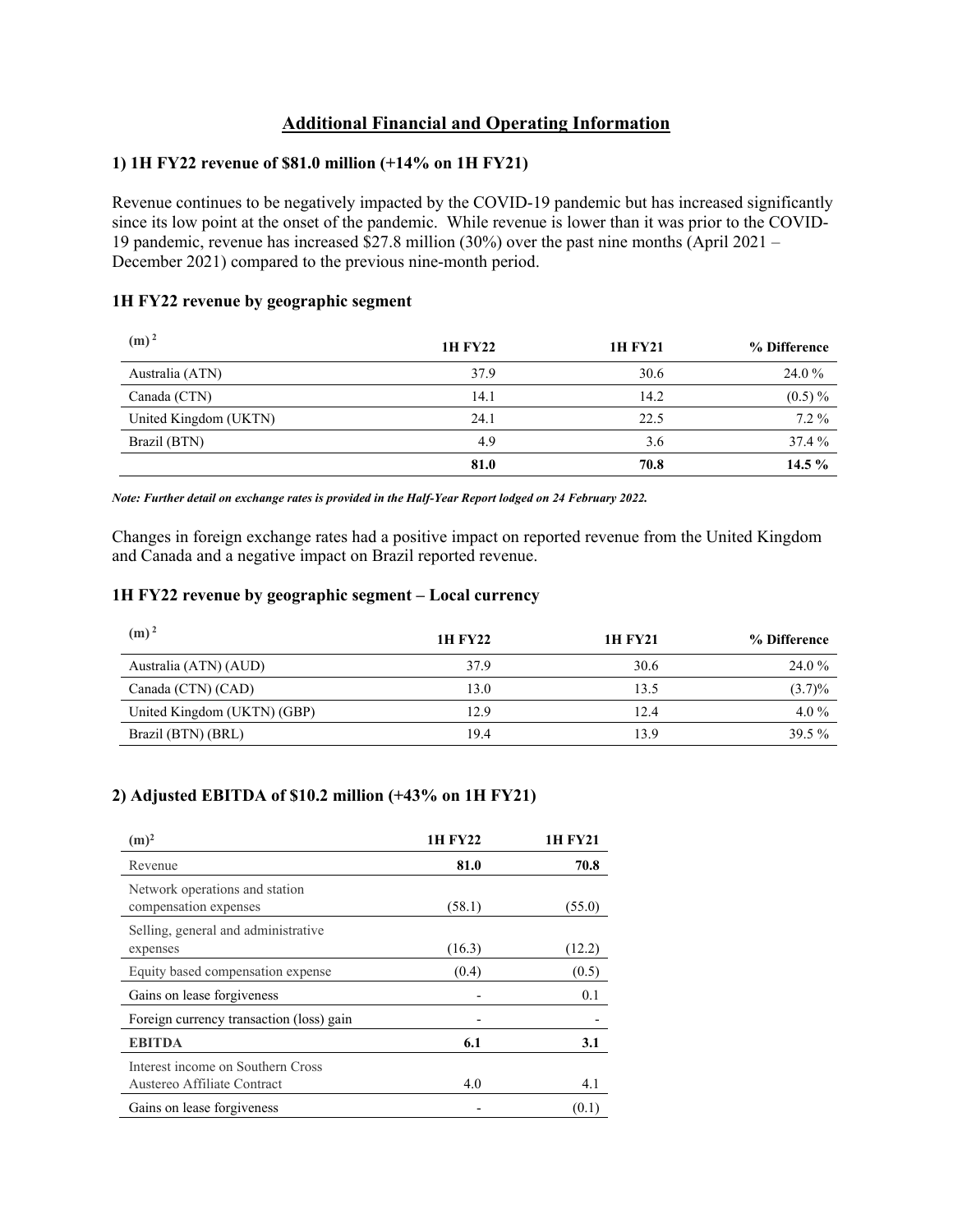| $(m)^2$                                  | 1H FY22                  | 1H FV21 |
|------------------------------------------|--------------------------|---------|
| Foreign currency transaction (loss) gain | $\overline{\phantom{0}}$ |         |
| <b>Adjusted EBITDA</b>                   | 10.2                     |         |

Adjusted EBITDA was positively impacted by the revenue increase for the period. Combined network operations and station compensation expenses, non-cash compensation and selling and general and administrative expenses ("operating expenses") increased 11% (\$7.1 million). The increase in operating expenses included \$2.3 million (5%) in station compensation, \$2.1 million in sales costs (28%) and a \$1.2 million (65%) reduction in Jobkeeper/Canada Emergency Wage Subsidy ("CEWS") benefits. Some of the factors impacting the increase in station compensation were an increase in expense to a key affiliate in Australia, additional variable expense in the United Kingdom related to the revenue increase as well as changes in foreign exchange rates in Canada and the UK. Sales costs increased both due to higher commissions and bonuses related to the revenue increase for the period as well as additional investments in staff and other sales costs designed to continue the positive revenue momentum the Group has experienced. CEWS and Jobkeeper have been discontinued and the Group does not expect to receive Jobkeeper or CEWS subsidies in 2H FY22.

#### **3) NPATA of \$5.0 million (+89% on 1H FY21)**

Comparative NPATA was positively impacted by the increase in EBITDA for the period less the additional tax expense associated with the higher pre-tax profit. Profit was also positively impacted by the decrease in finance costs, primarily due to the reduction of debt outstanding in 1H FY22 compared to 1H FY21, as well as lower depreciation expense.

#### **4) Strong liquidity position with net debt after cash of \$7.3 million**

Operating free cash flow before capital expenditure was impacted by a \$6.9 million increase in accounts receivable from 30 June 2021 to 31 December 2021. The increase in accounts receivable relates to the higher revenue in 1H FY22 which increased \$10.2 million compared to 1H FY21. Capital expenditures increased due to additional flying of the Group's helicopters compared to the previous year period.

| 1H FY22 Cash Flow |  |
|-------------------|--|
|-------------------|--|

| $(m)^2$                                                   | 1H FY22 |        |
|-----------------------------------------------------------|---------|--------|
| <b>Adjusted EBITDA</b>                                    | 10.2    | 7.1    |
| Non-cash items in Adjusted EBITDA                         | 0.4     | 0.5    |
| Change in working capital                                 | (6.1)   | (10.4) |
| Impact of Southern Cross Austereo Affiliate<br>Contract   | 1.0     | 1.0    |
| Operating free cash flow before capital<br>expenditure    | 5.6     | (1.8)  |
| Cash capital expenditures                                 | (1.4)   | (0.5)  |
| Net free cash flow before financing, tax and<br>dividends | 4.1     | (2.3)  |

The Group's cash balance was \$32.5 million at 31 December 2021.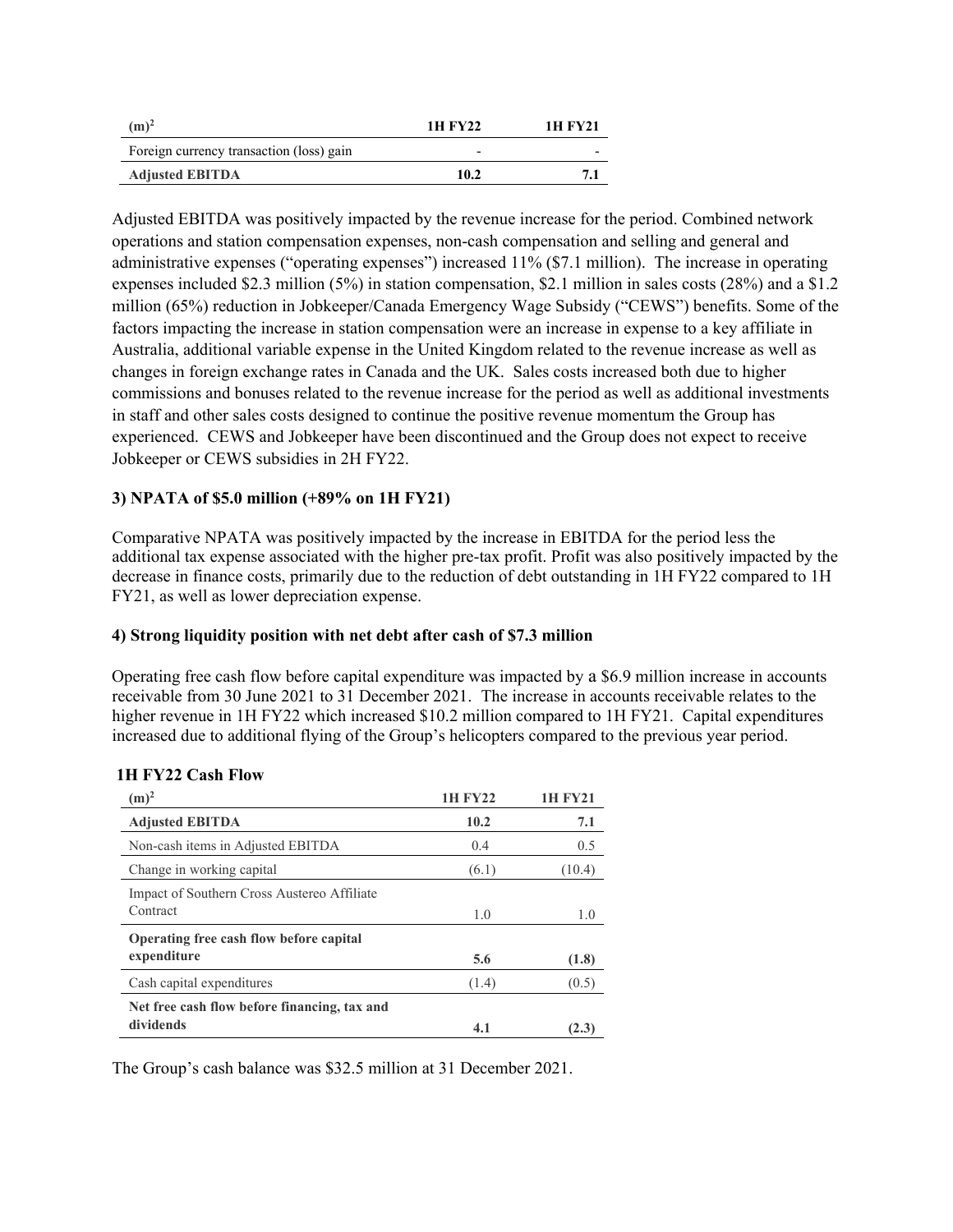The Group had outstanding debt principal at 31 December 2021 of \$39.8 million (including \$2.8 million of leases from the adoption of AASB 16) and net debt (principal less cash balances) of \$7.3 million. During the half-year ended 31 December 2021, the Group repaid \$13 million of the outstanding principal under its debt facility, and has repaid a total of \$23 million over the past twelve months, reducing its outstanding bank debt from \$60 million at 1 January 2021 to \$37 million at 31 December 2021.

In December 2020, the Group and its lender agreed to modify certain covenants and other terms of its debt facility. The purpose of these modifications was to allow the Group to remain in compliance with the terms of the debt facility given the ongoing impact of the COVID-19 pandemic on its financial results.

The Group was in compliance with the revised covenants throughout the period of the modification. The additional restrictions expired effective with the delivery of the Group's compliance certificate for the period ending 31 December 2021, which was delivered in February 2022. The Group expects to continue to be in compliance with its debt facility covenants in the future should the impact of the COVID-19 pandemic remain roughly comparable to what it has been for 1H FY22.

The Company did not declare a final dividend for FY 2021 nor an interim dividend for 1H FY 2022 consistent with its strategy to conserve cash and reduce debt during the COVID-19 pandemic. The Company was prohibited from paying dividends (or repurchasing its shares) while the modifications to the Group's debt facility were in place. After the expiration of the modifications to the debt facility, the restrictions on distributions reverted to the previous limit, which is 100% of NPATA.

#### **5) Key operating metrics**

The Group has continued to maintain its advertising inventory across all its operating regions. Consistent with the increased demand for its advertising inventory (as reflected in the increase in Group revenue for the period), sell-out and spot rate has generally increased in the operating regions with revenue growth for the half-year period ending 31 December 2021 compared to the half-year period ended 31 December 2020.

|                                      | <b>Notes</b>   | <b>1H FY22</b> | <b>1H FY21</b> |
|--------------------------------------|----------------|----------------|----------------|
|                                      |                |                |                |
| Australia                            |                |                |                |
| Radio spots inventory ('000s)        | н              | 498            | 472            |
| Radio sell-out rate $(\%)$           | 2              | 53%            | 49%            |
| Average radio spot rate (AUD)        | 3              | 132            | 121            |
|                                      |                |                |                |
| Canada                               |                |                |                |
| Radio spots inventory ('000s)        |                | 340            | 344            |
| Radio sell-out rate $(\%)$           | $\overline{2}$ | 50%            | 52%            |
| Average radio spot rate (CAD)        | 3              | 71             | 71             |
| <b>United Kingdom</b>                |                |                |                |
| Total radio impacts available ('000) | $\overline{4}$ | 9,758          | 9,807          |
| Radio sell-out rate (%)              | 5              | 100%           | 94%            |
| Average radio net impact rate (GBP)  | 6              | 1.3            | 1.3            |
| <b>Brazil</b>                        |                |                |                |
| Radio spots inventory ('000s)        |                | 240            | 221            |

## **Key operating metrics by market (local currency)**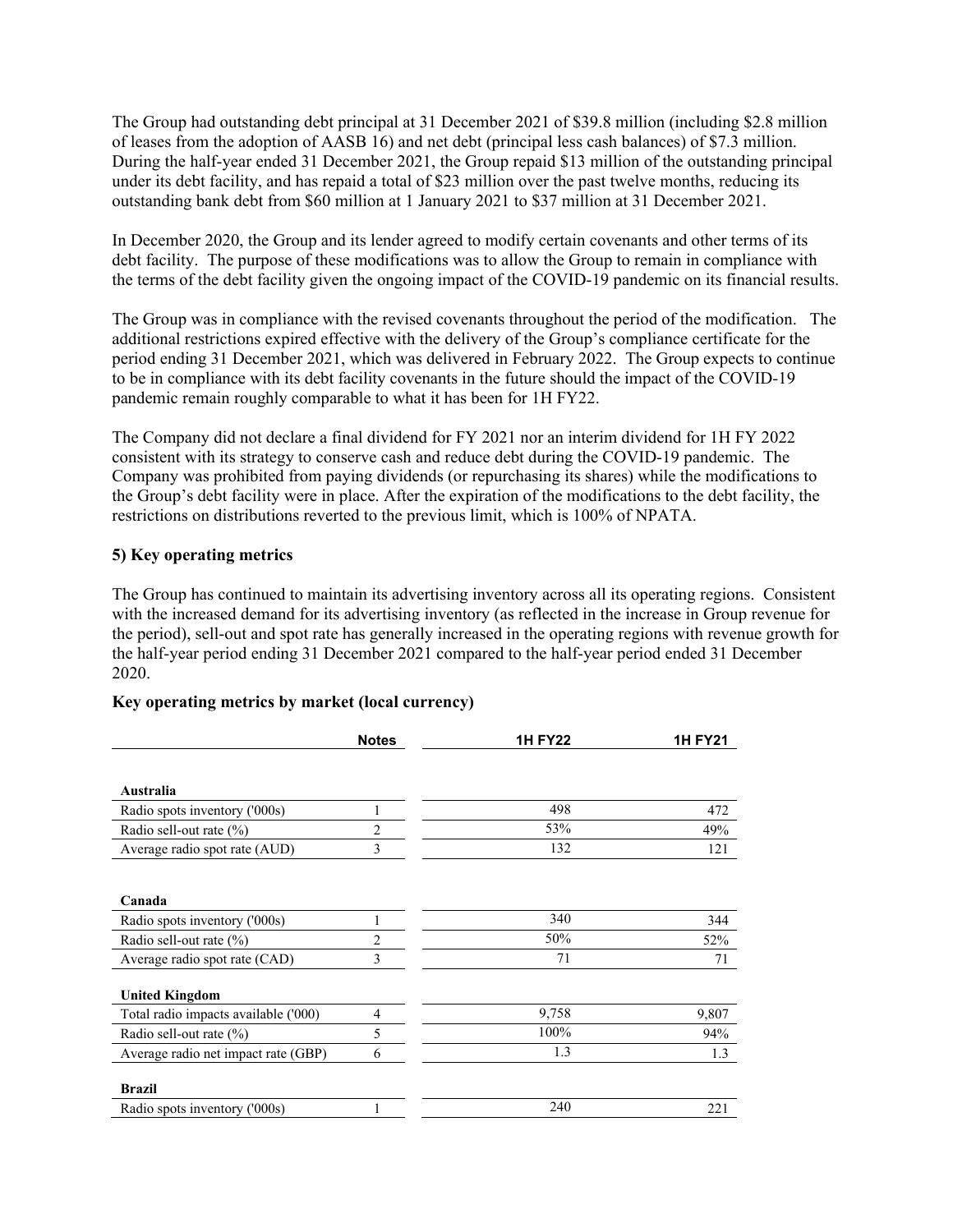| Radio sell-out rate $(\% )$   |     | 40% |
|-------------------------------|-----|-----|
| Average radio spot rate (BRL) | 208 |     |

1. Available radio advertising spots adjacent to traffic, news and information reports.

2. The number of radio spots sold as a percentage of the number of radio spots available.

3. Average price per radio spot sold net of agency commission.

4. The UK market measures inventory and units sold based on impacts instead of spots. An impact is a thousand listener impressions.

5. The number of impressions sold as a percentage of the number of impressions available.

6. Average price per radio impact sold net of agency commission.

7. Not adjusted for taxes or advertising agency incentives that are deducted from net revenue.